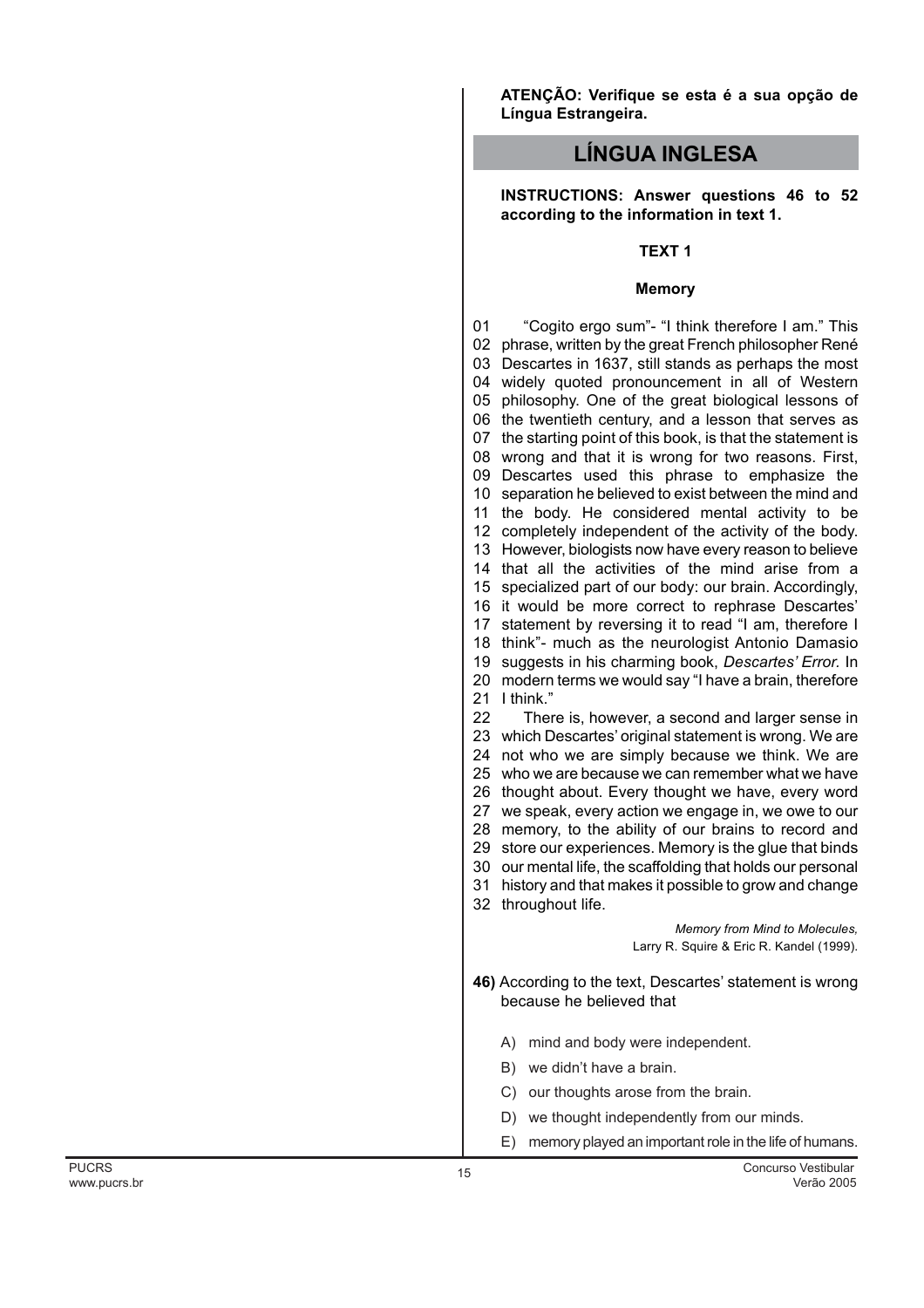- 47) A única pergunta a ser respondida com base nas informações do texto é:
	- A) What's the purpose of Memory from Mind to Molecules?
	- B) What happens in the brain when we remember?
	- C) When do we lose the ability to re-create our past?
	- D) What is the target audience of this book?
	- E) Why is memory important in our lives?
- 48) The phrase "the most widely quoted pronouncement" (lines 03 and 04) indicates that Descartes' idea
	- A) was stated by him all over the world.
	- B) is the largest statement ever made.
	- C) has been mentioned more repeatedly than any other.
	- D) has served for enormous developments in science.
	- E) has been frequently repeated by the author.

49) A tradução para o termo "stands" (linha 03) é

- A) permanece.
- B) contribui.
- C) situa-se.
- D) se eleva.
- E) fica.
- 50) The word "used" DOES NOT contain the same meaning as in the text (line 09) in
	- A) I used my father's car.
	- B) Rio used to be the capital of Brazil.
	- C) Most of the paint was used on the kitchen wall.
	- D) The words were used to describe the author's feelings.
	- E) They used the recession to get rid of workers.
- 51) The word "Accordingly" (line 15) may be substituted without any change in meaning by
	- A) According to.
	- B) In addition.
	- C) Consequently.
	- D) For instance.
	- E) In conformity with.
- 52) The word "throughout" (line 32) is correctly used in all sentences **BUT** 
	- A) He remained in New York throughout his life.
	- B) Pollution is a serious problem in major cities throughout the world.
	- C) They were running throughout the stairs.
	- D) They searched throughout the house.
	- E) He was bored throughout the play.

## **INSTRUCTIONS: Answer questions 53 to 60** according to the information in text 2.

## **TEXT 2**

A group of the townspeople stood on the station 01 02 siding of a little Kansas town, awaiting the coming of 03 the night train, which was already twenty minutes 04 overdue. The snow had fallen thick over everything; 05 in the pale starlight the line of bluffs across the wide, 06 white meadows south of the town made soft, smoke-07 colored curves against the clear sky. The men on 08 the siding stood first on one foot and then on the 09 other, their hands thrust deep into their trousers 10 pockets, their overcoats open, their shoulders 11 screwed up with the cold; and they glanced from time 12 to time towards the southeast, where the railroad 13 track wound along the river shore. They conversed 14 in low tones and moved around restlessly, seeming 15 uncertain as to what was expected of them. There 16 was but one in the company who looked as if he 17 knew exactly why he was there, and he kept 18 conspicuously apart; walking to the far end of the 19 platform, returning to the station door, then pacing 20 up the track again, his chin sunk in the high collar or 21 his overcoat, his burly shoulders drooping forward, 22 his gait heavy and dogged.

> The Sculptor's Funeral, Willa Cather (1873-1947).